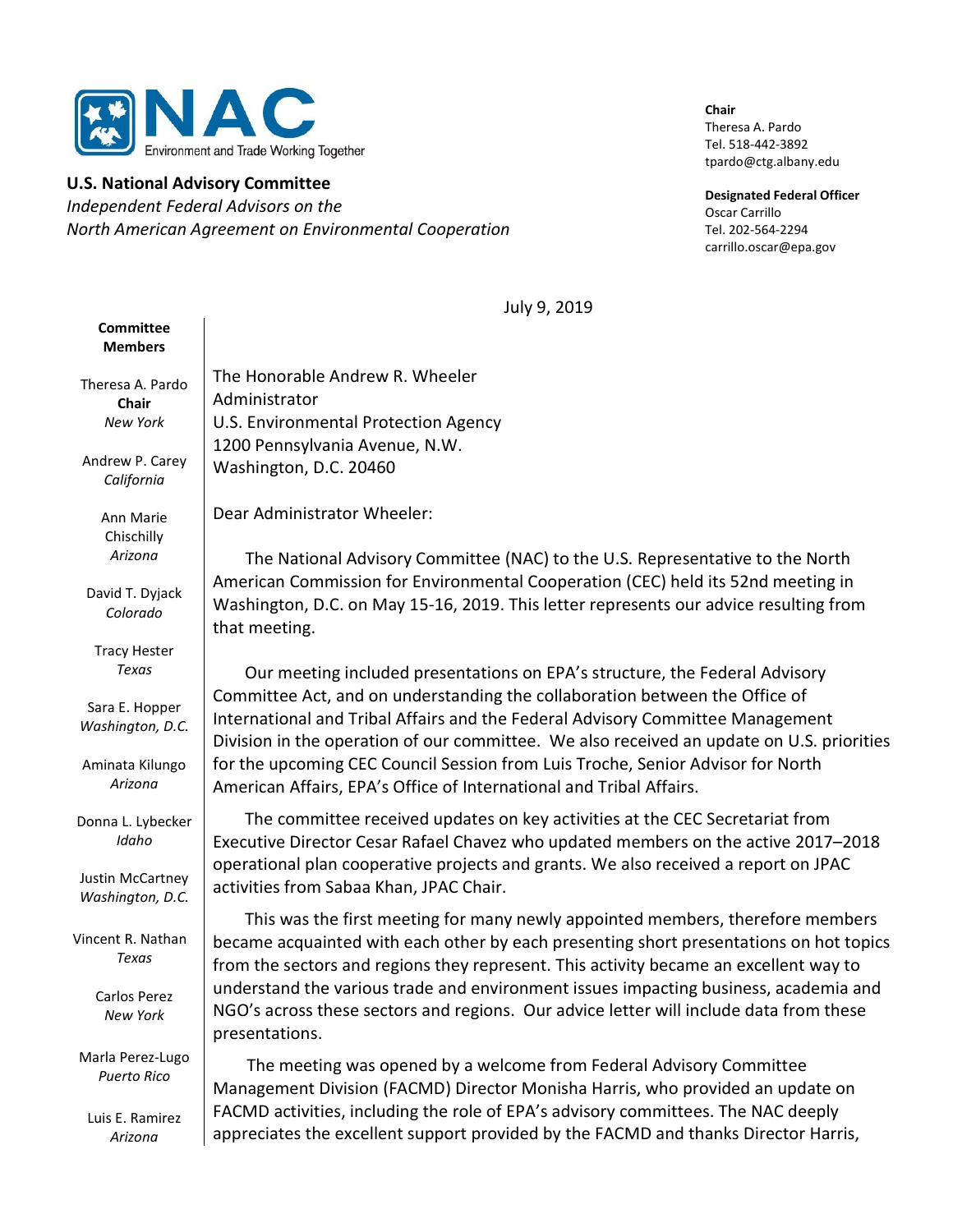Jennifer J. Ronk Texas

NAC/GAC Designated Federal Officer, Oscar Carrillo and all the FACMD staff for their support, before, during and after the meeting.

Simone Sagovac Michigan

 The NAC Members would like to express their appreciation for the opportunity to make a contribution to EPA's work at the critically important nexus of environment and trade in North America. Further, the NAC would like to express its support for the ongoing efforts of the EPA as it encourages and supports Canada and Mexico in establishing parallel advisory committees who can then provide advice accordingly to your peers in those countries.

 The NAC Members would also like to extend our most sincere congratulations to Mr. Cesar Chavez on his many accomplishments while serving as Executive Director of the CEC Secretariat and to thank him for his commitment to the mission of the CEC! His contributions to our meetings over the years have been instrumental to our ability to provide sound and well-informed advice.

In closing, it was a pleasure to meet you and your team at the recent  $25<sup>th</sup>$  CEC Council Meeting in Mexico and I look forward to the opportunity to talk again at a future NAC meeting or next year in Vancouver at the 26<sup>th</sup> Council Session.

Sincerely,

Theresa a. Pardo

Theresa A. Pardo, Ph.D., Chair, National Advisory Committee

cc: Jane T. Nishida, Principal Deputy Assistant Administrator for the Office of International and Tribal Affairs Monisha Harris, Director, Federal Advisory Committee Management Division (FACMD) Oscar Carrillo, Designated Federal Officer, FACMD, OMS Mark Kasman, Director, Office of Regional & Bilateral Affairs, OITA, EPA Luis Troche, Senior Advisor, North American Affairs, OITA, EPA Gustavo Alanis-Ortega, Chair, Joint Public Advisory Committee César Rafael Chávez, Executive Director, CEC Members of the U.S. National and Governmental Advisory Committees

Administrative support for the NAC is provided by the U.S. Environmental Protection Agency, Federal, Advisory Committee Management Division, OMS Mail Code 1601-M, 1200 Pennsylvania Ave. NW Washington, D.C. 20460 (t) 202-564-2294(f) 202-564-8129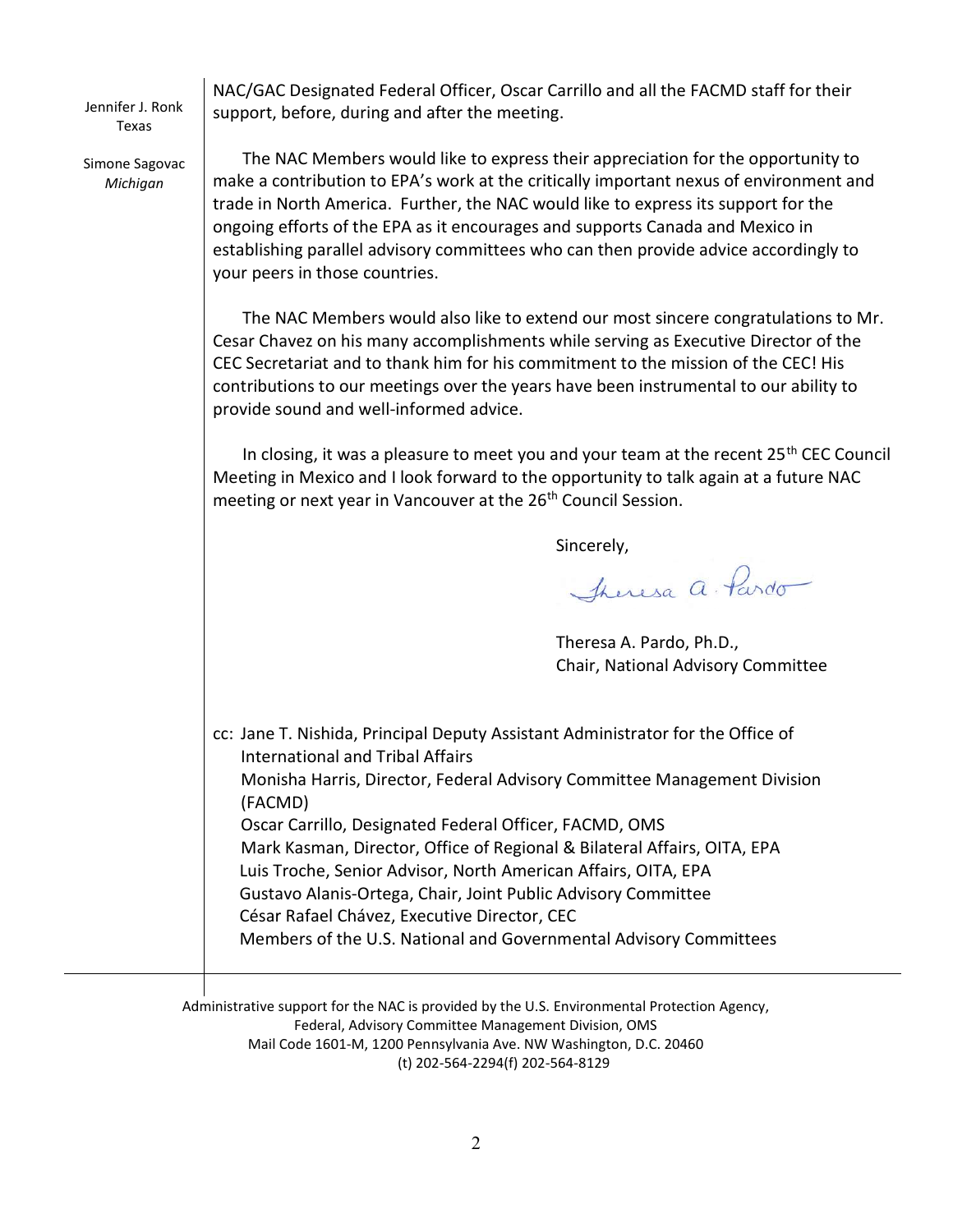## National Advisory Committee (NAC) to the U.S. Representative to the Commission for Environmental Cooperation (CEC)

## Advice 2019-1 Meeting – May 15-16, 2019

The May 2019 meeting of the National Advisory Committee (NAC) resulted in advice that responds in a number of ways to the priorities of the EPA vis a vis the NAAEC:

- Building disaster resilient communities
- Marine litter and food waste
- The circular economy
- Interconnectedness among the sectors to become more resource efficient
- Extreme events
- Disaster risk resilience (DRR)

The 2019-1 advice from the NAC is organized according to the eight recommendations as follows:

- 1. Shift Investments from Creation to Dissemination Focused on Local and Regional Takeup and Use of Expert Analysis, Practical Advice Assessment Tools, and After Action Reports, among other Resources.
- 2. Increase Interconnectedness of Sectors to Drive Efficiency and Effectiveness of Trilateral Trade and Environmental Protection Initiatives
- 3. Leverage the Unique Role of Academic Institutions in Communities
- 4. Integrate Review of Disaster Risk Resilience in the Processes of Regulating and Deregulating Industry
- 5. Raise Awareness of the Environmental and Trade Impacts of Daily, Non-Extreme "Events" that Disrupt Communities, the Environment, and Trade at the Border Regions
- 6. Expand the Definition of Local in Border Regions
- 7. Recognize the Critical Transition from Extreme Event Response to Extreme Event Recovery
- 8. Leverage the Successes of Enforcement Policies at the Border that Create Value for Trade and the Environment.

Following the specific recommendations to the EPA, we provide a set of vignettes shared by members of the NAC and the Government Advisory Committee (GAC) related to projects that highlight local and regional events and capabilities with respect to disaster risk resilience and the evolving nature of both environmental and trade challenges and local and regional response capabilities and innovations. One piece of "Other Advice" is provided.

1. Shift Investments from Creation to Dissemination Focused on Local and Regional Take-up and Use of Expert Analysis, Practical Advice Assessment Tools, and After Action Reports, among other Resources.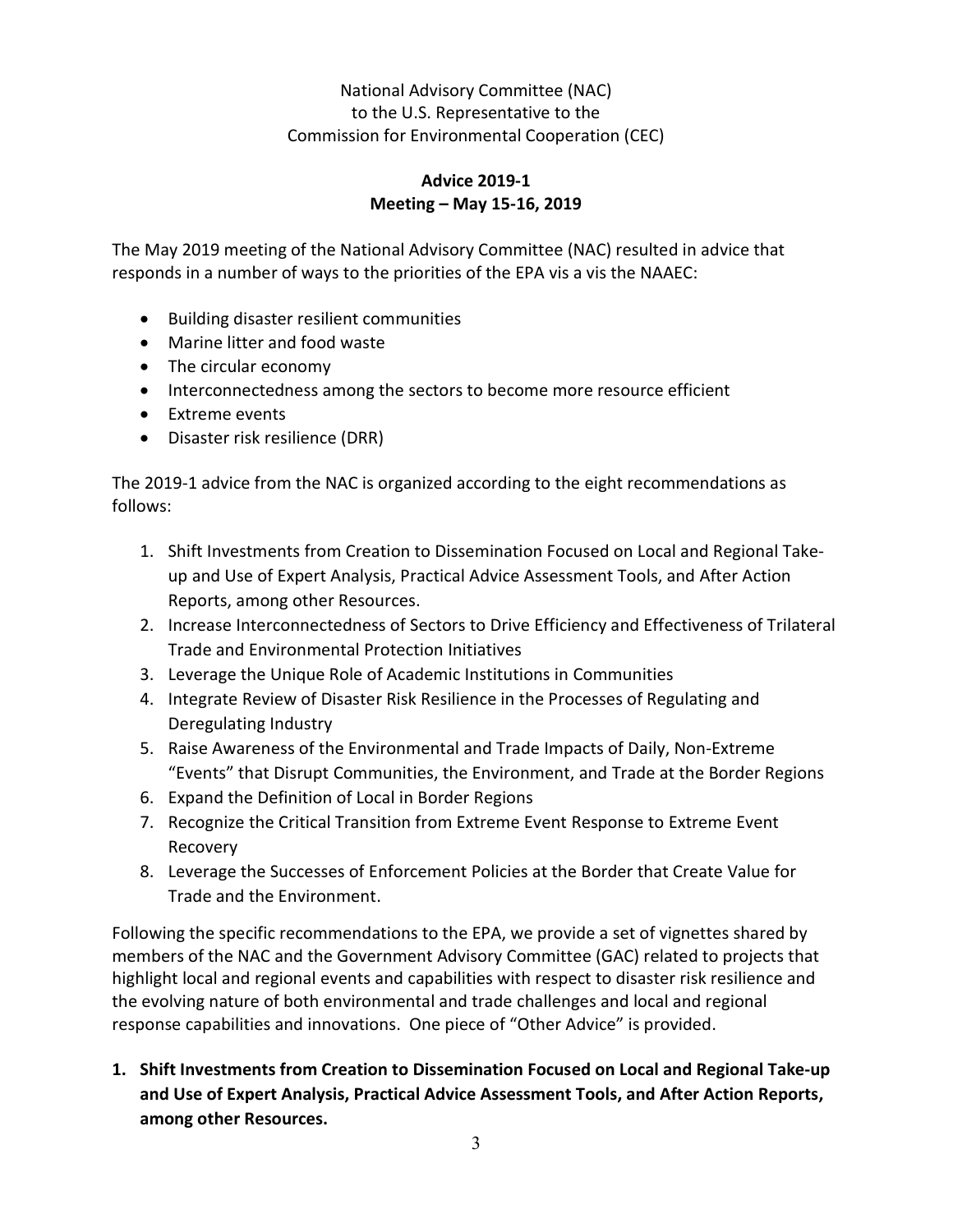NAC Members discussed the extensive investments made by EPA, CEC and others in producing expert analysis, practical guidance, assessment tools and other resources to inform or guide actions across a wide range of topics related to the overarching mission of EPA vis a vis the NAAEC agreement. Members agreed that while these resources are well made, future investments should shift some of the focus from creation to dissemination, uptake, and use.

- Members noted that this might require working with a range of actors from across the sectors to increase both capacity and capability for take-up and use of such resources. In particular, the Members agreed that consideration of the numerous relevant resources within context might require the engagement of many local actors including industry, academia as well as government agencies at all levels, and from both sides of the border.
- These actors, they agreed, need to come together to consider the potential relevancy or value of the array of guidance and other documents within context and collectively, determine how and where to use such resources within that local context. Using, or building, interconnections among the sectors as part of this process was recognized as critical to a full consideration of how to maximize the utilization of relevant resources.

NAC Members discussed the value of after action reports as one type of resource that has value upon use. One notable potential use of after action reports, according to the NAC, is the opportunity to document the identification of extreme events which expose or emphasize existing problems or gaps in local, regional, national and bi- or tri-national capability. As such, the use of after action analysis that highlight these problems should, according to NAC, be strongly encouraged, particularly in border communities with their unique contexts, as part of action planning going forward.

### 2. Increase Interconnectedness of Sectors to Drive Efficiency and Effectiveness of Trilateral Trade and Environmental Protection Initiatives

NAC Members discussed the potential of sector interconnectedness as a way to increase the efficiency and effectiveness of the entire range of activities required to increase trilateral trade and environmental protection initiatives.

In particular, NAC discussed the role of local actors from across the sectors in helping to contextualize an event. A key to the success of this multi-sector involvement is the extent to which local actors are recognized and listened to by non-local actors.

## 3. Leverage the Unique Role of Academic Institutions in Communities as Part of Disaster Risk Resilience

In the context of an extreme event, NAC noted the unique knowledge and experience that College and University actors who are proximate to an event have about the local, regional, and often, global context and the contribution that knowledge and experience might provide in terms of efficiency and effectiveness, if shared with appropriate people/organizations at the appropriate times. Universities can play a key role in helping to contextualize an event and to assist the non-local actors in identifying key informants for an event. Colleges and Universities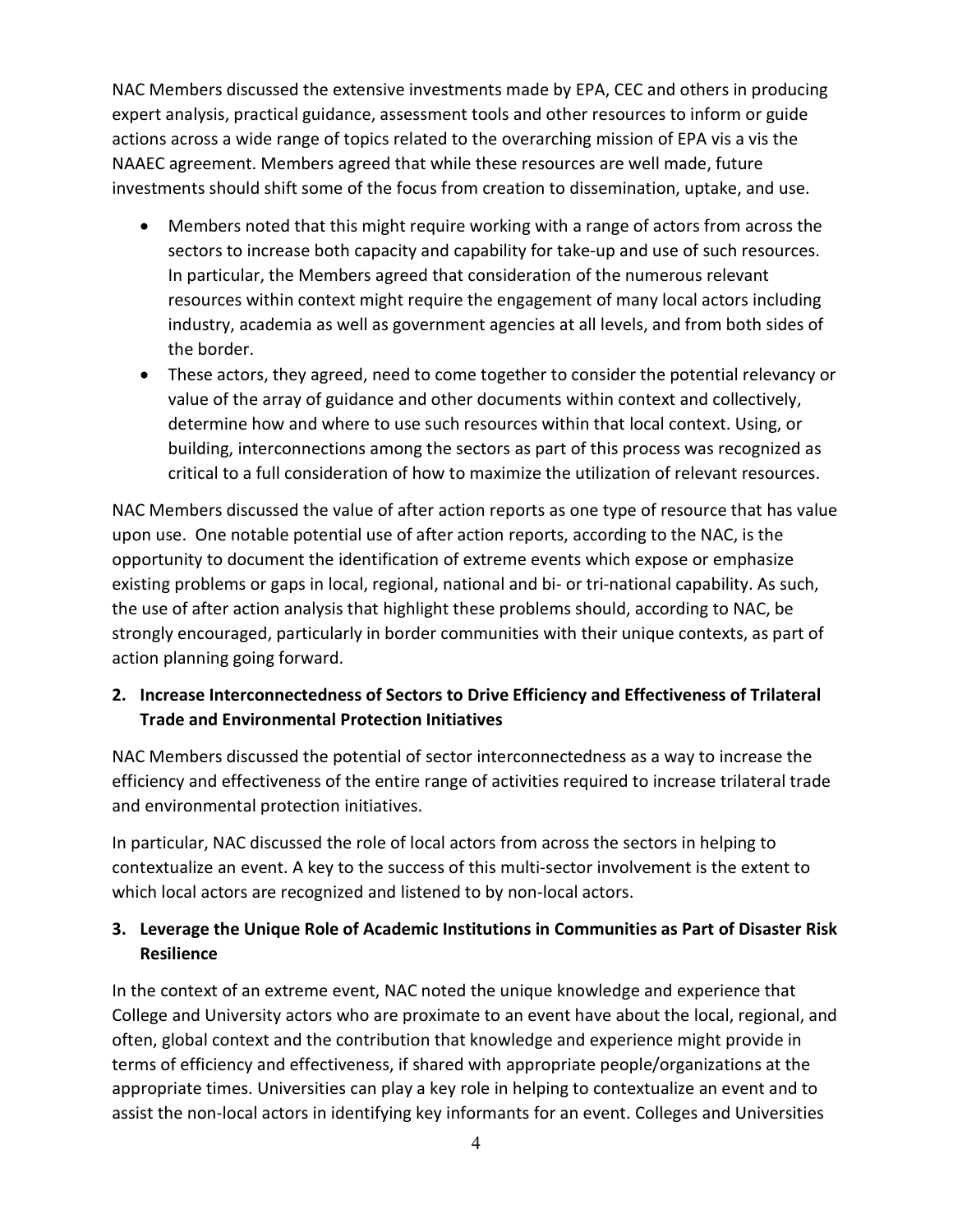are often central to local social, economic and technical networks of professionals and could be called on to activate or leverage these networks.

At the same time, Universities are often acting as first responders even in distant regions by organizing humanitarian aid campaigns, doing quick response research right after disasters, and facilitating the movement of displaced students either temporarily or permanently. Including universities as important actors in emergency preparedness, response and long term recovery is essential to guarantee effective disaster management.

# 4. Integrate Review of Disaster Risk Resilience in the Processes of Regulating and Deregulating Industry

NAC Members discussed the definitions of resilience (defined as the ability to recover from a shock) and disaster risk resilience (defined as resilience in the context of a specific disaster) and considered a range of topics related to strategies for increasing disaster risk resilience (DRR). This conversation included an extensive discussion of the relationship between DRR and environment, trade and public health and safety in the context of ongoing processes of industry regulation and deregulation. They raised a number of points related to the impact of regulation and deregulation on DRR.

NAC Members recommend the integration of a review of the impact of regulating and deregulating industries on disaster risk resilience, particularly in border regions. In the case of regulation, they raised questions about how to ensure that discussions focused on creating industry regulations do incorporate considerations of the impact of the regulation on DRR. In the case of deregulation, NAC Members raised questions, for example, about how safety concerns embedded in regulation are being considered within the context of deregulation. They raised questions about whether such regulatory processes include considerations of how the same goals and outcomes in terms of both environment, public health, and trade will be achieved.

## 5. Raise Awareness of the Environmental and Trade Impacts of Daily, Non-Extreme "Events" that Disrupt Communities, the Environment, and Trade at the Border Regions

NAC members discussed the increasingly regular disruptions to communities from events that are not considered "extreme" but do impact the environment, trade and public health, and that often do require cross-border coordination and coordinated actions across the sectors. For example, the duel impacts of extended border wait times and run off from rain storms in the Tijuana/San Ysidro, California on schools and beaches. The air congestion created by vehicular traffic and commercial trucks dirties the air where local elementary and middle school children attend school and enjoy the school playground, forcing the children to not play outside on a regular basis. Additionally, significant rainfall carries trash and other litter from Tijuana to the Tijuana River Valley on the U.S. side of the border to the beaches on a regular basis, forcing beach closures. A third example has to do with "flaring" at the Metropolitan Gas Plant in Detroit. The consequence of the flare being extinguished is that the natural gas is released into the air causing disruption in trade and consequence to the environment and public health.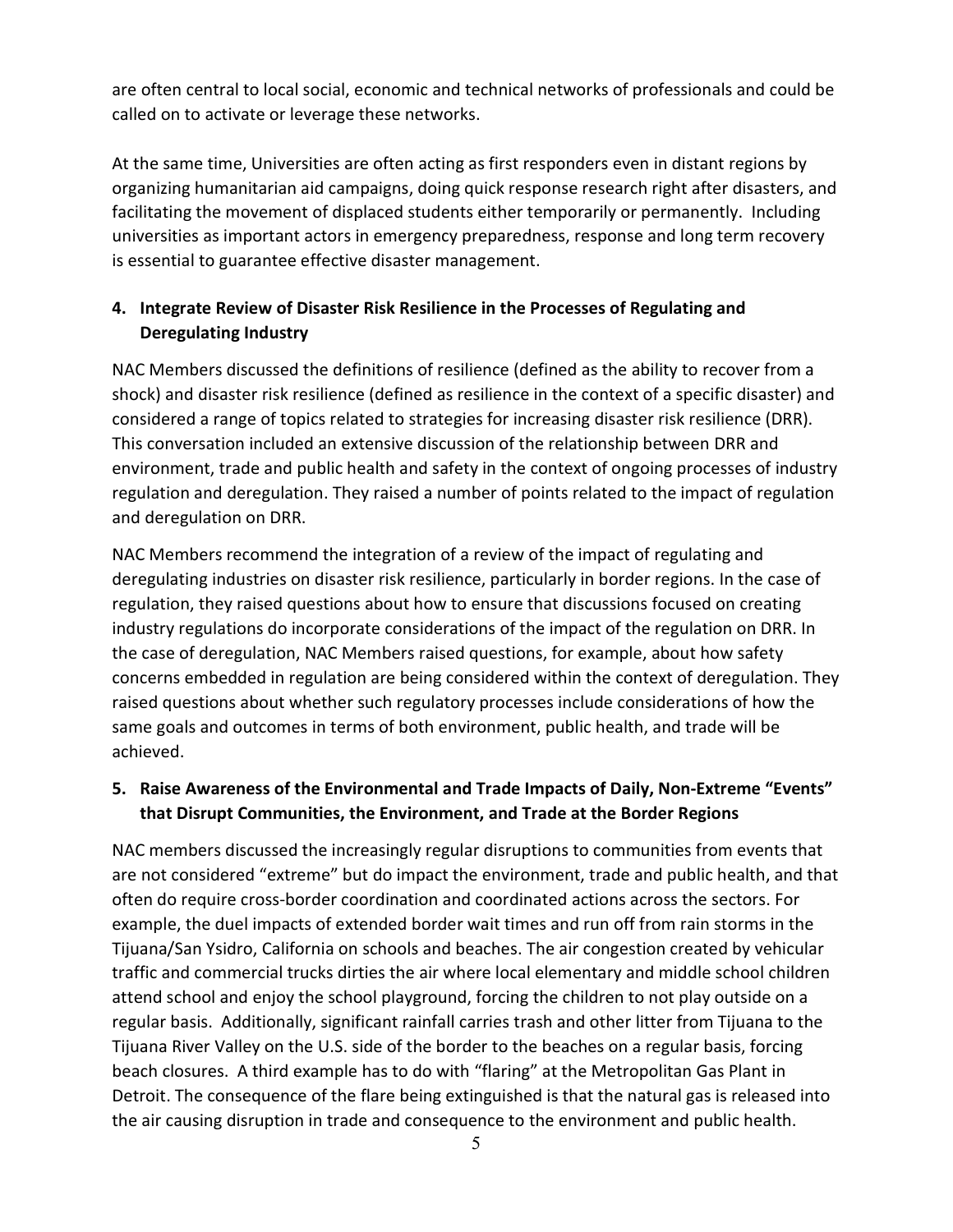These events, both in San Ysidro and Detroit, are not "extreme" in the current vernacular, but do have direct, immediate and long-term effects on the environment and trade, and on communities.

Addressing issues with aging water supply infrastructure, particularly in border regions, may provide an opportunity for cross-border and multi-sector collaborations that are focused on efficiency and effectiveness of border region water management programs and the impact on both environment and trade.

## 6. Expand the Definition of Local in Border Regions

NAC members discussed the challenges facing decision makers who are typically focused on federal spheres of influence when faced with decision making about extreme events, particularly when those events are, as noted in our October 2018 advice letter, "profoundly local". Such federally focused decision making, in the opinion of NAC members, exacerbates complexity due to unique challenges facing extreme events planning, response, and recover in border regions. In such events, "local" includes border regions where local government, industry, academic and other community actors come from two countries, multiple states, and many municipalities, as well as a variety of economic, social and cultural contexts.

## 7. Recognize the Critical Transition from Extreme Event Response to Extreme Event Recovery

NAC members discussed event management at the point of transition from response to recovery. The members noted the unique challenges faced by the "the ones left behind" when first responders leave. Public and environmental health practitioners, among others, were identified as the ones left behind to work with communities in the often very long term transition from response to recovery. The transition from response to recovery and the associated transition from non-local to local actors was noted as an opportunity for increasing the interconnections among border region multi-sector community actors in the process of collaborative decision making about recovery-related actions (including the use of after action reports) and investments.

# 8. Leverage the Successes of Enforcement Policies at the Border that Create Value for Trade and the Environment.

NAC members discussed the value that certain enforcement policies are creating and recognized the need for such policies to be reviewed and where possible, expanded. The NAC discussed in particular the example of the Unified Cargo Processing (UCP) program, jointly operated by U.S. Customs and Border Protection (USCBP)-Mexican Aduanas/SAT and which was piloted at the Nogales-Mariposa Land Port of Entry beginning in 2016. According to the North American Research Partnership, the UCP program for trucks on the border reduces emissions by as much as 85%. Such documented results, which contribute to gains in efficiency for industry, dramatic reductions in congestion with direct positive impacts to the environment, contribute directly to the priorities of the EPA and the NAEEC and should be leveraged to the fullest extent possible.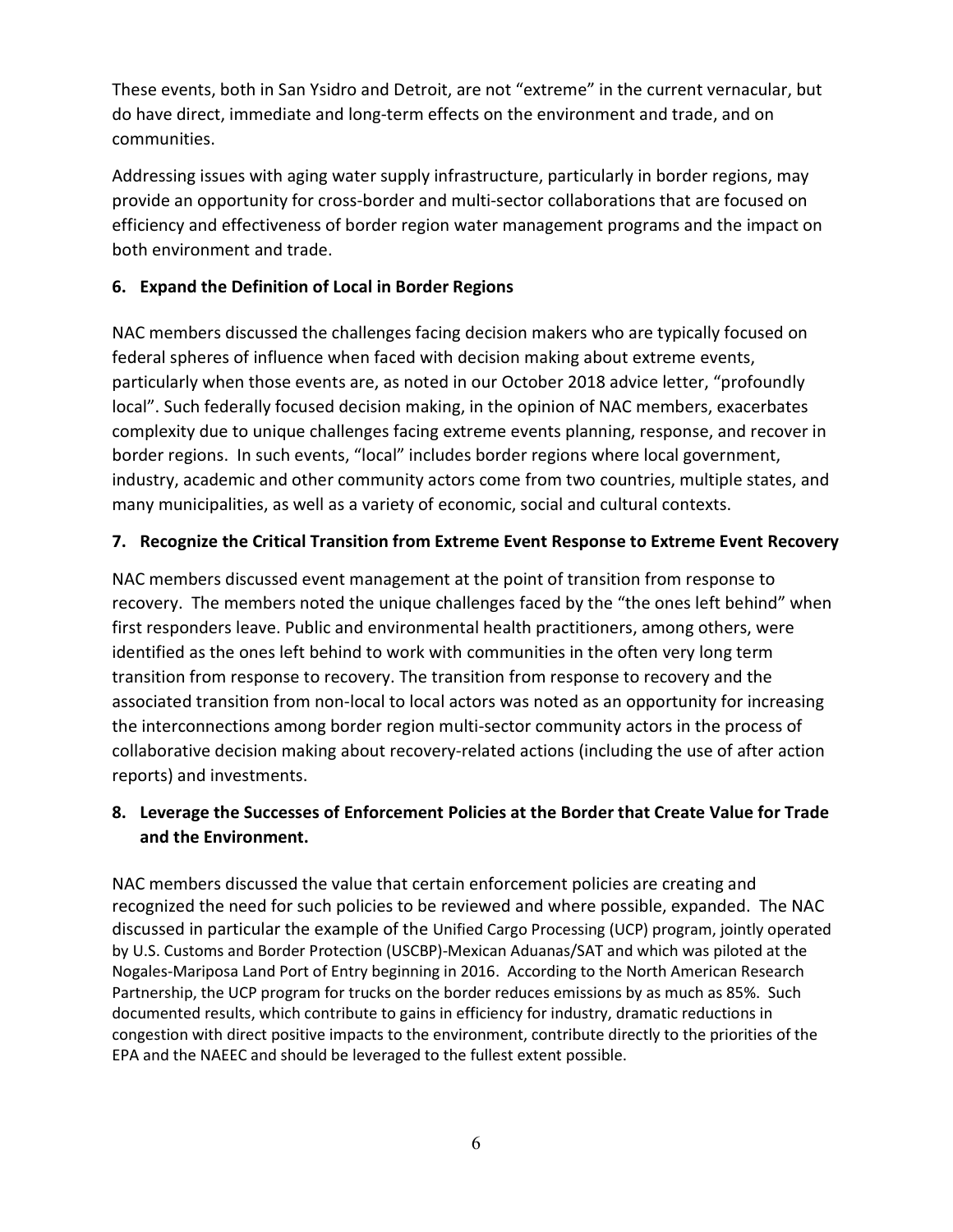#### LOCAL AND REGIONAL VIGNETTES ON DISASTER RISK RESILIENCE

Vignettes are based on five minute lightning talks from NAC Members on local and regional events and capabilities with respect to disaster risk resilience and the evolving nature of both environmental and trade challenges and local and regional response capabilities and innovations. Vignettes are presented in order of presentation to the NAC and GAC Members.

### Impacts of Border Delays for People and Trade at the California-Baja California Ports of Entry (POE)

Submitted by Ms. Elisa Arias, San Diego Association of Governments.

Per the 2007 Economic Impact from Border Delay Study (commonly called SANDAG), the increase in vehicle crossings at the Baja California U.S.-Mexico Port of Entry (POE) (ie border crossing) has resulted in congestion, delays and reduced air quality. The SANDAG study was expanded in 2017 to include survey data on air quality variables (e.g., vehicle fleet and fuel) and showed that heavy-duty vehicles crossing the border are newer than passenger vehicles and those crossing into California are subjected to regulations related to model-year engines. Pollutant emission rates vary by fuel purchase location and border crossers tend to purchase fuel in the United States. The Mexican government is aligning fuel regulations with standards set in the Paris Accord agreement. Ms. Arias highlighted the efforts underway to improve air quality in the California-Baja California region, including infrastructure changes at POEs and air quality and border wait time monitoring.

### Puerto Rico Extreme Event: Lessons Learned in the response to Hurricane Maria in Puerto Rico and the impact of stakeholder engagement

Submitted by Dr. Marla del Pilar Perez Lugo, University of Puerto Rico-Mayaguez.

In the wake of the category 5 hurricane that hit Puerto Rico, the longest power outage occurred in U.S. history, affecting 200,000 families and resulting in 2,975 deaths. Since the resulting deaths were within the families affected, the vulnerable population could easily be identified. Dr. Lugo detailed the lessons learned. Electricity is more than just technology; it has social, cultural and political dimensions. Electricity is so embedded in our society that it influences every aspect of a person's life. Vulnerability, recovery and disaster response are bigger problems, and a large number of stakeholders are involved. Problems are not resolved; they get "worked on." Placing the emphasis only on resilience hides the power of relationships. Situations may give people no choice but resilience. Universities are critical infrastructures and the largest repository of local knowledge, but they are not considered as such. For example, the University of Puerto Rico was systematically excluded from the reconstruction process. The largest repository of knowledge of Puerto Rico's electrical system and social economic conditions of the communities is embedded in the universities, but this was ignored. This phenomenon may be repeated at Tribal universities and colleges, and more research is needed in this area.

Dr. Lugo argued that universities are first responders, but they often are not considered in this capacity and are not organized to fulfill this function. The United States has approximately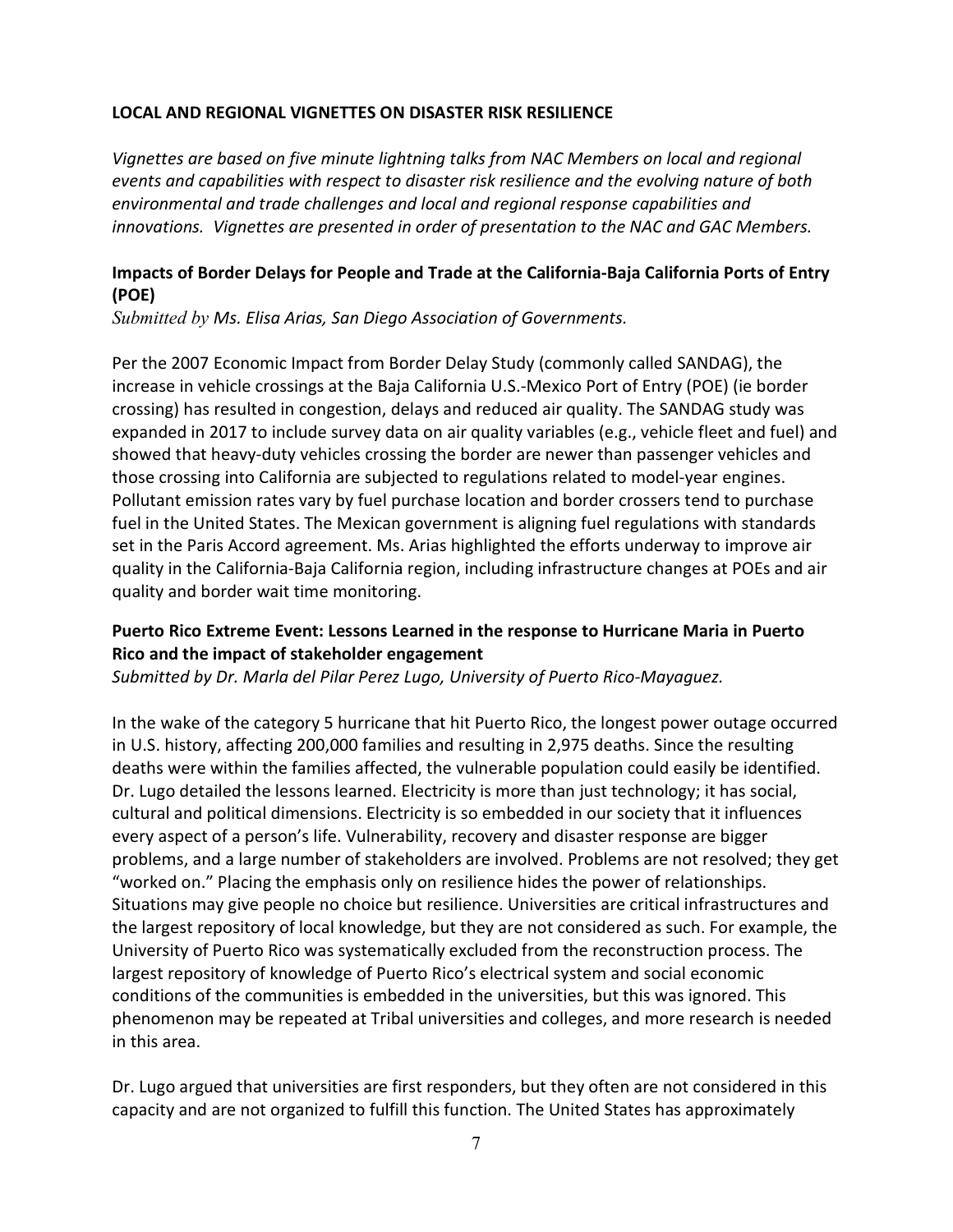5,000 universities. From 1989 to 2018, 19 extreme events affected more than 65 Hispanic institutions. Knowledge about the vulnerabilities of the communities has been created from these events. At the time of Hurricane Maria, a student mobility program was organized. Students and faculty were treated as environmental referees, but they were not organized. Human and humanitarian aid are brought into disaster areas, including Puerto Rico, but these efforts are not well organized. Thirty universities were in the field 2 weeks after the event, intervening with communities that did not have water or electricity. These groups arrived on the scene before FEMA and were emulating a government response. The communities were unaware that these universities were not going to provide long term aid. Among the lessons learned is that universities need to be trained as emergency response actors and integrated into response programs. Dr. Lugo emphasized that resilience is more than just achieving preevent conditions. If pre-existing conditions were not good initially, then the community will be returned to that situation.

#### The Plastics Industry and The Circular Economy

Submitted by Ms. Jennifer J. Ronk, Dow Chemical Company.

From the plastics industry perspective, the aim is on preventing marine debris and producing materials that are circular. The plastics industry is seeing challenges with the onset of China's import ban, as well as with opportunities for industries to grow and infrastructure investments. Resolving these challenges will positively affect marine litter and debris.

### Border Watersheds: Revisiting policies affecting U.S-Mexico and U.S.-Canada border watersheds

Submitted by Mr. Luis E. Ramirez Thomas, Ramirez Advisors Inter-National, LLC.

Mr. Ramirez Thomas called attention to the International Outfall Interceptor (IOI) sewage pipeline, which transports an average of 14 million gallons per day of raw sewage from Nogales, Sonora, Mexico to the to the Wastewater Treatment facility at Rio Rico, approximately 10 miles north of the border, that is owned and operated by the International Boundary and Water Commission (IBWC). The cost of maintenance and modernizations and improvements to the IOI are burdensome on the local level. The City of Nogales, which is bearing the cost, has a population of 24,000 whereas Nogales, Sonora, Mexico has a population closer to 350,000. The responsibility for maintaining and conducting the long-term repairs of the IOI remains an ongoing challenge. There is a continued dialogue between the state of Arizona, the City of Nogales and the IBWC but the long term solutions are still pending. Recent breaches of the pipeline have left millions of gallons of raw sewage flowing on the surface and into the Nogales Wash, creating severe threats to the environment. Water treaties exist, but none specifically address the responsibility for maintenance and repairs that reflect the binational nature of these facilities.

Mr. Ramirez Thomas highlighted examples of cooperation, such as establishing a partnership with the Arizona Department of Environmental Quality (ADEQ), and its Sonora counterpart, to develop a binational Environmental Strategic Plan that is adopted by both states. Strategic Plan jointly defines action items and top priorities, and conditions to be addressed from a binational perspective. The Arizona-Mexico Commission has been in existence for 60 years and has a 16 committee structure, one of which is focusing on environment and water.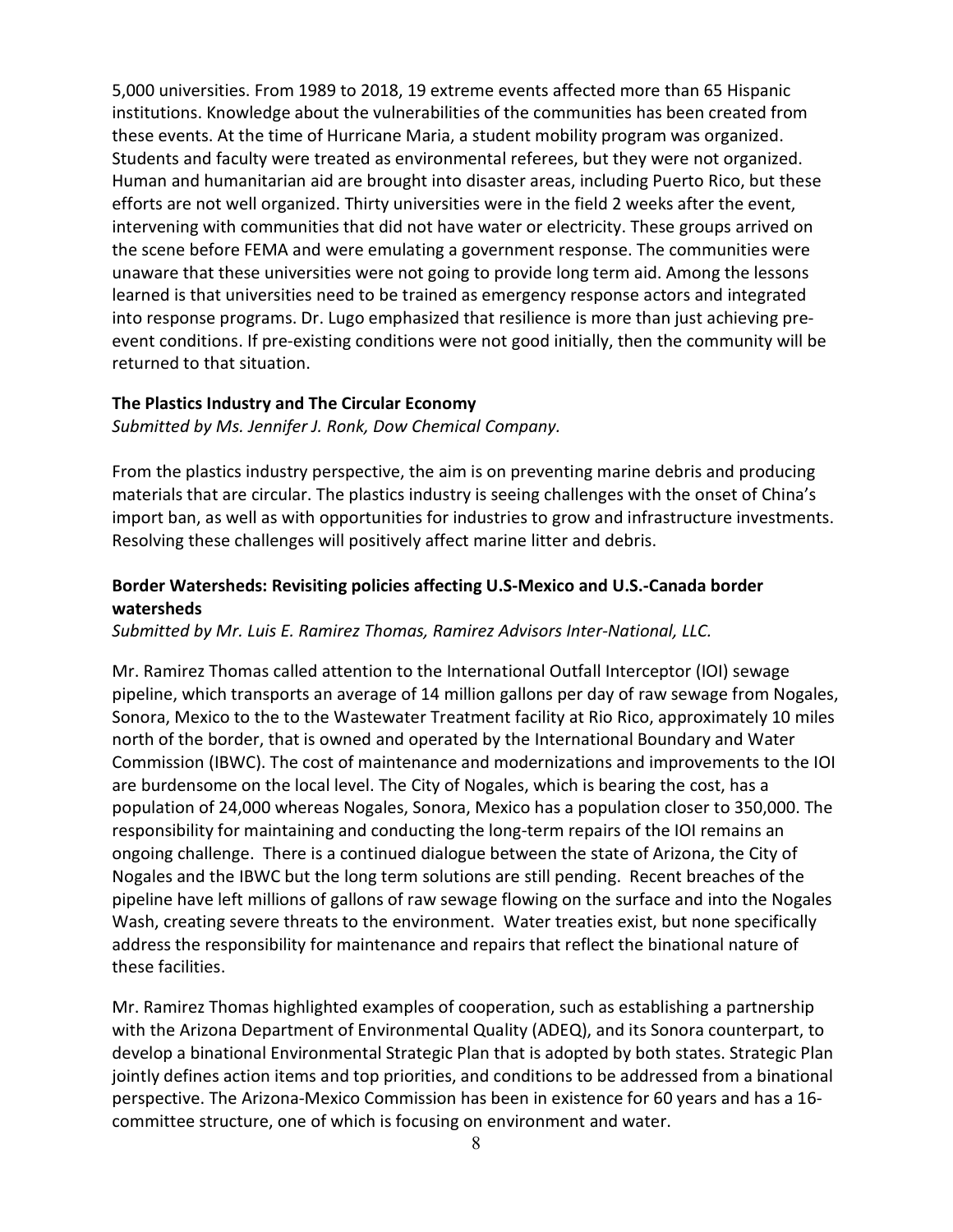Mr. Ramirez Thomas then described a "process" example. A number of Homeland Security initiatives have had a positive impact on the quality of life of border residents. For example, the new program, Unified Cargo Processing (UCP), has reduced the US and Mexican customs process from an average of 3.5 to 8 hours to as little as 30 minutes on average while ensuring enhanced security for both nations. In the UCP model, Mexican and U.S. customs officers work side by side, stopping the truck only once and both agencies inspect the truck simultaneously. Reports show that the logistical savings to companies is high, and the environmental impact is positive.

#### Michigan Mobility-Related Activity and Economic Development Efforts

Submitted by Ms. Simone Sagovac, Southwest Detroit Community Benefits Coalition.

At the state level, Michigan has been tracking economic development and mobility-related technologies and that several have been patented. Ford Motor Company is bringing its mobility-related activity and trade to downtown Detroit, and a Chrysler Fiat manufacturing facility is being considered. These new activities will be supported by border infrastructure, specifically the Canada Highway International Bridge. Canada is the United States' number-one partner in trade, and Detroit is the busiest crossing point. The Canada Highway International Bridge provides a direct connection between the U.S. and Canadian through-way systems. If not for the bridge, use of the existing crossing tracks requires navigating numerous traffic signals, which can be timely and inconvenient.

The issue is that the bridge is landing in an impoverished community and would cause new health impacts. In collaboration with Canada, community mitigation efforts are underway and programs are being implemented to enable people to move from the area if they choose. Forty state monitoring stations have been installed.

#### Waters of the United States: Impact to Tribes / Tribal Relations

Submitted by Ms. Ann Marie Chischilly, Northern Arizona University.

NAC member, explained that new decisions on the Waters of the United States (WOTUS) will be detrimental in the Tribal communities throughout the US. However, Alaskan Native Villages living in Alaska will be most impacted because they rely heavily on the lakes and rivers for their water supply and sustenance. The National Tribal Water Council (Council) developed a comment letter regarding WOTUS detailing their concerns. All of the Council's Comment letters regarding water issues are available to the public, including the WOTUS Comment letter at this site: http://www7.nau.edu/itep/main/ntwc/PolicyResponseKits/Index

Ms. Chischilly also pointed out that the issues of respecting tribal sovereignty between states and Tribes are ongoing. In terms of emergency response, Tribes often engage the state, local governments, EPA offices, in times of emergency, and many times those relations are not friendly or often overlooked. She emphasized how it was fundamental for state officials including EPA officials, to understand how treaties impact Tribal relations which are within their state.

#### Tijuana River Valley Pollution

Submitted by Mr. Andrew P. Carey, U.S.-Mexico Border Philanthropy Partnership.